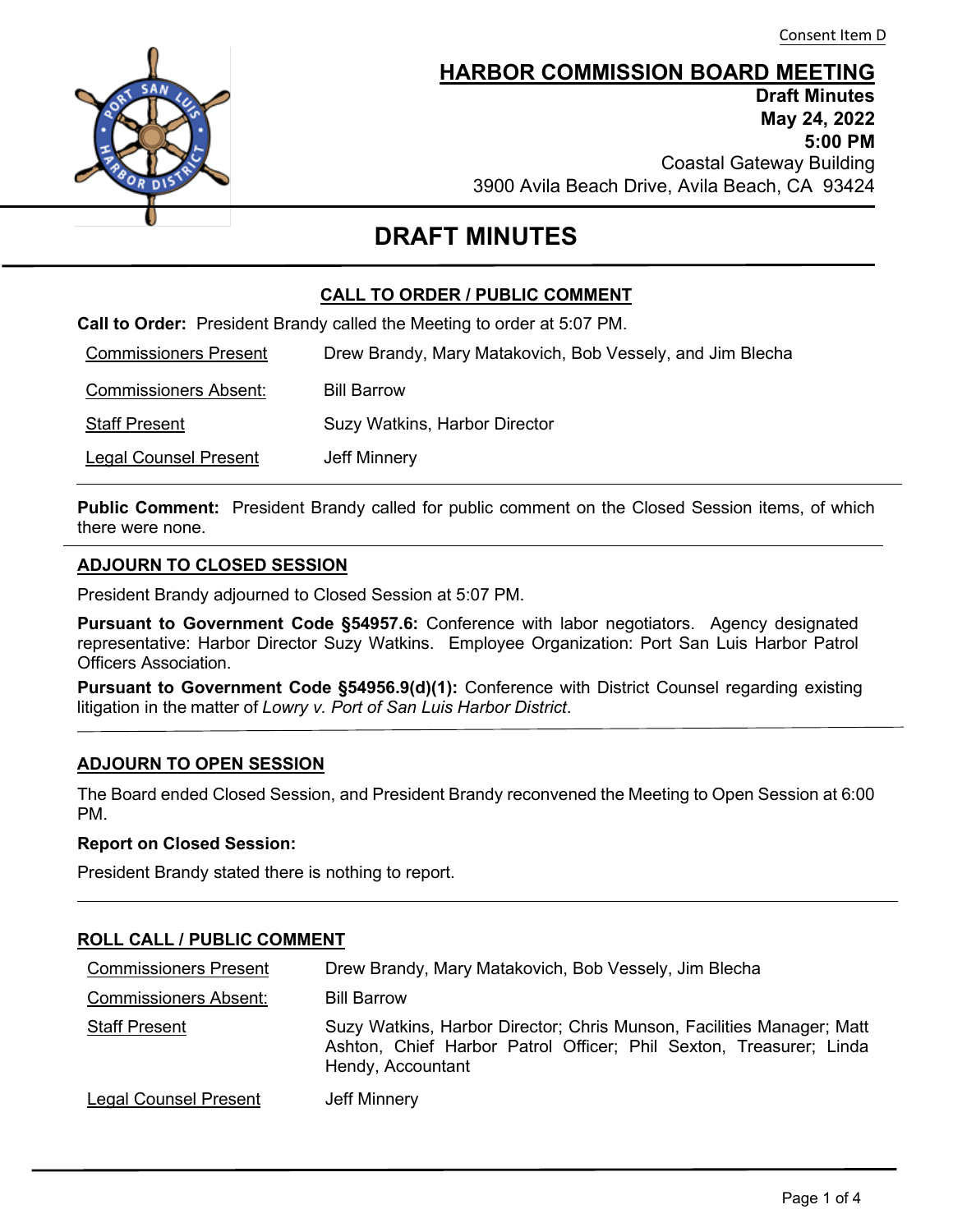**Public Comment:** President Brandy called for public comment on items not on the agenda, and the following commented:

• Tom Swem, PSL Yacht Club – Announced Public Sail Day on Saturday, June 25

#### **CONSENT ITEMS**

Consent Items B and H were pulled by Commissioners for comment and / or discussion.

- **A. Activity Reports:** April 2022; receive and file.
- **C. Monthly Payables:** April 2022 check register; receive and file.
- **D. Minutes:** April 14, 2022, and April 26, 2022, minutes; recommend approval.
- **E. 3rd Quarter Financial [Statements:](https://www.portsanluis.com/DocumentCenter/View/6134/Consent-E---Staff-Report--3Q-Financial-Stmts-2020-21)** Quarterly update; receive and file.
- **F. 3rd [Quarter](https://www.portsanluis.com/DocumentCenter/View/6135/Consent-F---Rent-Report-21-22-3rd-Quarter-052422-BOC) Rent Report: Quarterly update:** receive and file.
- **G. Business Manager Employment Agreement:** Review Contract / Salary for the new Business Manager; recommend approval.

**Public Comment:** President Brandy called for public comment on the Consent Items, and there were none.

**Action:** Commissioner Vessely moved to approve Consent Items A, C, D, E, F, and G; seconded by Commissioner Matakovich. Motion passed 4-0-1 (Commissioner Barrow absent).

#### **THE FOLLOWING CONSENT ITEMS WERE PULLED:**

**B. Treasurer's Report:** March 2022; receive and file.

Treasurer Phil Sexton presented the Treasurer's Report and answered questions of the Board.

**Action:** Commissioner Blecha moved to approve Consent Item B and was seconded by Commissioner Vessely. Motion passed 4-0-1 (Commissioner Barrow absent).

**H. Fat Cat's Café Lease Amendment:** Review Staff recommendation; recommend approval.

Facilities Manager Chris Munson presented the Staff Report and answered questions of the Board.

**Action:** President Brandy moved to approve the lease amendment, allowing the expansion of outdoor dining in the public space adjacent to their lease site; seconded by Commissioner Vessely. Motion passed 4-0-1 (Commissioner Barrow absent).

It was the consensus of the Board to decline the use and design of the current barrier as presented and to instruct Fat Cat's Café to bring a different idea to the Property Committee at a future date.

#### **DISCUSSION ITEMS**

**A. Skiff Storage Motor Lockers:** Review Staff recommendation; recommend approval.

Harbor Director Suzy Watkins presented the Staff Report.

Facilities Manager Chris Munson answered questions of the Board.

**Public Comment:** President Brandy called for public comment, and there were none.

**Action:** Commissioner Vessely moved to approve the modification of the skiff storage area for the inclusion and installation of motor lockers as a District owned and operated facility; seconded by Commissioner Matakovich. Motion passed 4-0-1 (Commissioner Barrow absent).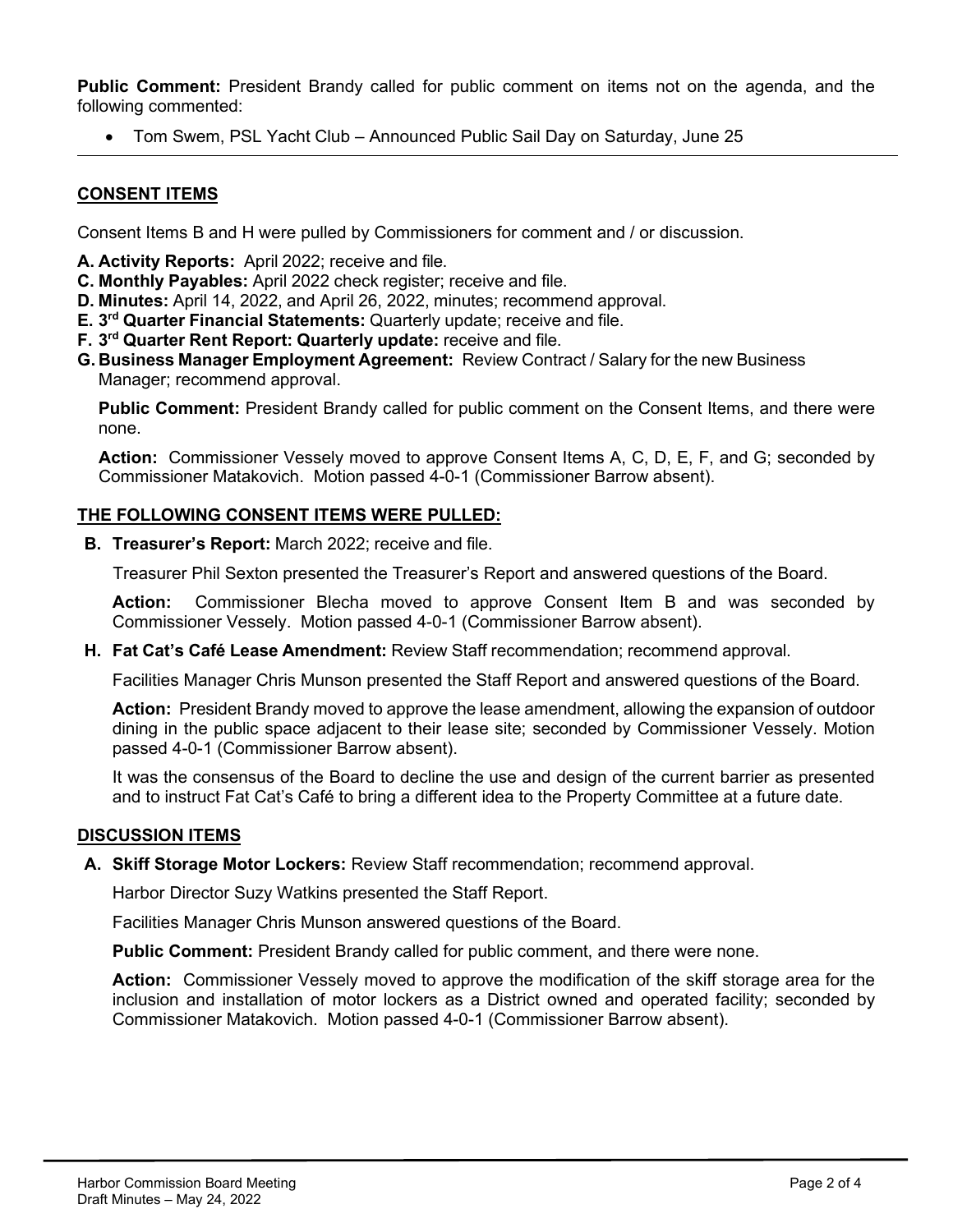#### **B. State Lands Commission COVID-19 Mitigation Grant:** Review Staff recommendation; recommend approval.

Harbor Director Suzy Watkins first and foremost acknowledged the hard work that Accountant Linda Hendy and Facilities Manager Chris Munson put forth on completing the grant application in the short timeline given, followed by presenting the Staff Report and answering questions of the Board.

**Public Comment:** President Brandy called for public comment, and there were none.

- **Action:** Commissioner Blecha moved to approve the Funding Agreement with the California State Lands Commission to accept COVID-19 Mitigation Grant funds in the amount of \$1,203,639 and authorize Harbor Director, or another designee, to execute required documents; seconded by Commissioner Vessely. Motion passed 4-0-1 (Commissioner Barrow absent).
- **C. Fiscal Year 2022-23 Preliminary Budget: Resolution 22-08 adopting preliminary budget;**  Recommend approval.

Harbor Director Suzy Watkins presented the Staff Report and answered questions of the Board.

Accountant Linda Hendy presented the Fiscal Year 2022-23 Preliminary Budget PowerPoint.

**Public Comment:** President Brandy called for public comment, and there were none.

- **Action:** Commissioner Blecha moved to adopt Resolution 22-08, the Fiscal Year 2022/23 Preliminary Budget, and waived the reading; seconded by Commissioner Matakovich. Motion passed 4- 0-1 (Commissioner Barrow absent).
- **D. Consolidation of 2022 General Election: Adopt Resolution 22-09 to consolidate with San Luis Obispo County Election;** Recommend approval.

Harbor Director Suzy Watkins presented the Staff Report and answered questions of the Board.

**Public Comment:** President Brandy called for public comment, and there were none.

**Action:** Commissioner Blecha moved to adopt Resolution 22-09; seconded by Commissioner Brandy. Motion passed 4-0-1 (Commissioner Barrow absent).

**E. Approve Boom Truck Financing:** Review proposed financing structure; adopt Resolution 22-10.

Harbor Director Suzy Watkins presented the staff report and answered questions of the Board.

Facilities Manager Chris Munson answered questions of the Board.

**Public Comment:** President Brandy called for public comment, and there were none.

**Action:** Commissioner Matakovich moved to adopt Resolution 22-10 and waived the reading; seconded by Commissioner Blecha. Motion passed 4-0-1 (Commissioner Barrow absent).

**F. Port San Luis Harbor District Policy Manual Draft Policy #3017 - Debt Issuance and Management Policy:** Resolution 22-11 adopting Policy 3017, recommend approval.

Harbor Director Suzy Watkins presented the Staff Report and answered questions of the Board.

**Public Comment:** President Brandy called for public comment, and there were none.

**Action:** Commissioner Blecha moved to adopt Resolution 22-11 and waived the reading; seconded by Commissioner Matakovich. Motion passed 4-0-1 (Commissioner Barrow absent).

#### **COMMUNICATIONS**

**Harbor Director Suzy Watkins,** current Chair for CMANC, shared highlights from the CMANC meeting she attended. Also, she announced that the Grand Opening Ribbon Cutting Ceremony for Harford Seafood Co. is tomorrow at 11:30.